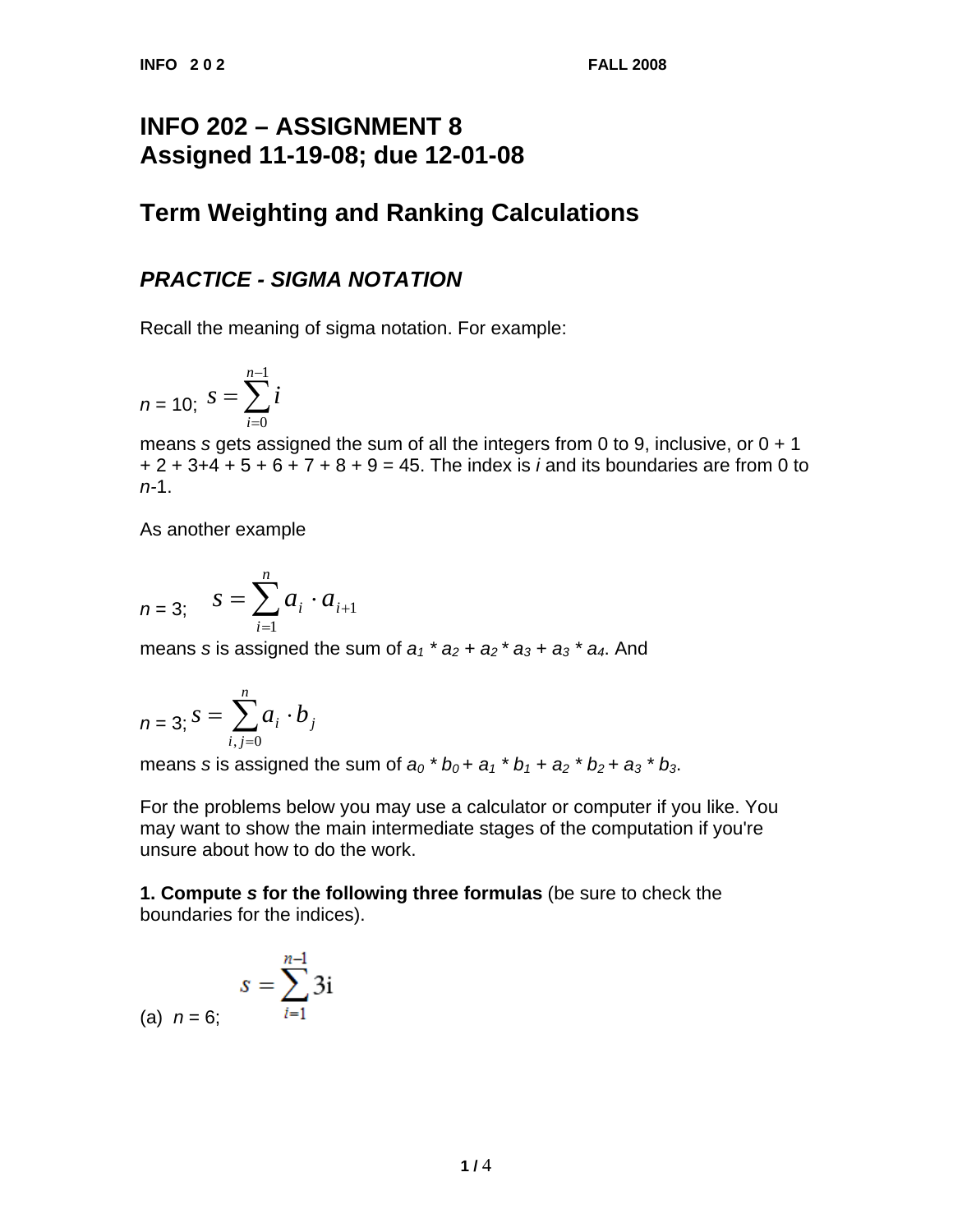(b) 
$$
m = 5
$$
; 
$$
s = \sum_{j=1}^{m} 2^{j}
$$

$$
s = \sum_{i,j=1}^{n-1} a_i^2 + \mathbf{b}_j^2
$$

(c)  $n = 7$ ;  $a_i = i + 1$ ;  $b_i = 2j$ ;

### *2. COMPUTING TERM WEIGHTS*

For a collection *C* consisting of *N* documents, consider the following term weight formulae:

$$
w_{ik} = tf_{ik} \cdot idf_k
$$

$$
idf_k = \log\left(\frac{N}{n_k}\right)
$$

*where*

 $T_k = \text{term } k \text{ in collection } C$ 

 $tf_{ik}$  = frequency of term  $T_k$  in document  $D_i$ 

Note this term represents one value, not two as the sub i and sub k seems to indicate.

 $n_k = \text{number of documents in } C \text{ that contain term } T_k$ 

 $f_k = \text{total frequency of term } T_k \text{ in all documents of } C$ 

 $M =$  total number of unique terms in C

 $N =$  total number of documents in C

 $idf_k$  = inverse document frequency of term  $T_k$  in collection C

 $w_{ik}$  = the weight of term  $T_k$  is document  $D_{ik}$ 

#### **2a. Why do we need two different variables -- tf and idf -- in the calculation of term weights?**

#### **2b. What is the relationship between the values of M and N?**

**2c. For a given collection, different search engines might use different values of M. Why?**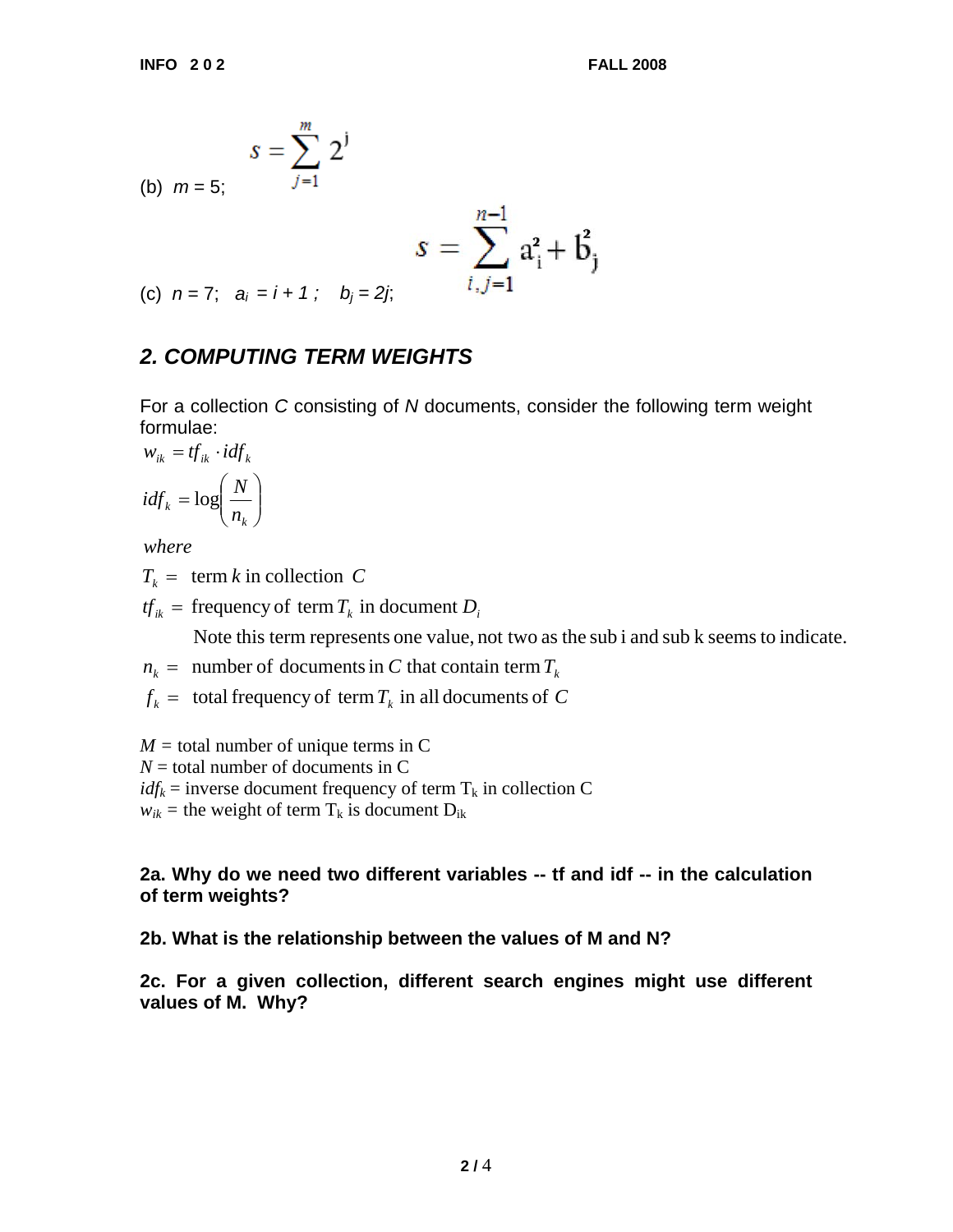## *COMPUTING DOCUMENT SIMILARITY*

Be sure to show your work.

Assume the documents  $D_1$ ,  $D_2$ , and  $D_3$ , have the following characteristics:

- Document  $D_1$  contains "user" 12 times and "interface" 3 times.
- Document  $D_2$  contains "user" 5 times and "interface" 16 times.
- Document  $D_3$  contains "user" 8 times and "interface" 7 times.
- "User" and "interface" are the only words that  $D_1$ ,  $D_2$  and  $D_3$  contain.

Remember, if a term doesn't occur in a document or query then its weight is zero. In this case, we are comparing the query terms to the document, so at most there are 2 terms to consider.

Also assume that:

- "user" occurs in 120 documents in the collection
- "interface" occurs in 60 documents in the collection
- The number of documents in the collection, *N,* is 5000.

**3a. Draw a graph showing the vectors for the raw frequency counts. Place "user" on the x-axis and "interface" on the y axis.** 

**3b. Assume the query consists of the two words "user" and "interface". Compute the similarity value between the query and each of the documents**   $D_1$ ,  $D_2$  and  $D_3$ .

To compare the similarity of two documents, or a document and a query (where the query is viewed as a document) use the weighting formula below to compute each *wik* and the following similarity comparison formula.

(This weighting formula normalizes the term weights.)

$$
w_{ik} = \frac{tf_{ik} \cdot idf_k}{\sqrt{\sum_{n=0}^{M-1} ((tf_{ik})^2 \cdot (idf_k)^2)}}
$$

$$
sim(D_i, D_j) = \sum_{n=0}^{M-1} (w_{ik} \cdot w_{jk})
$$

Be sure to show your work. Discuss the results briefly.